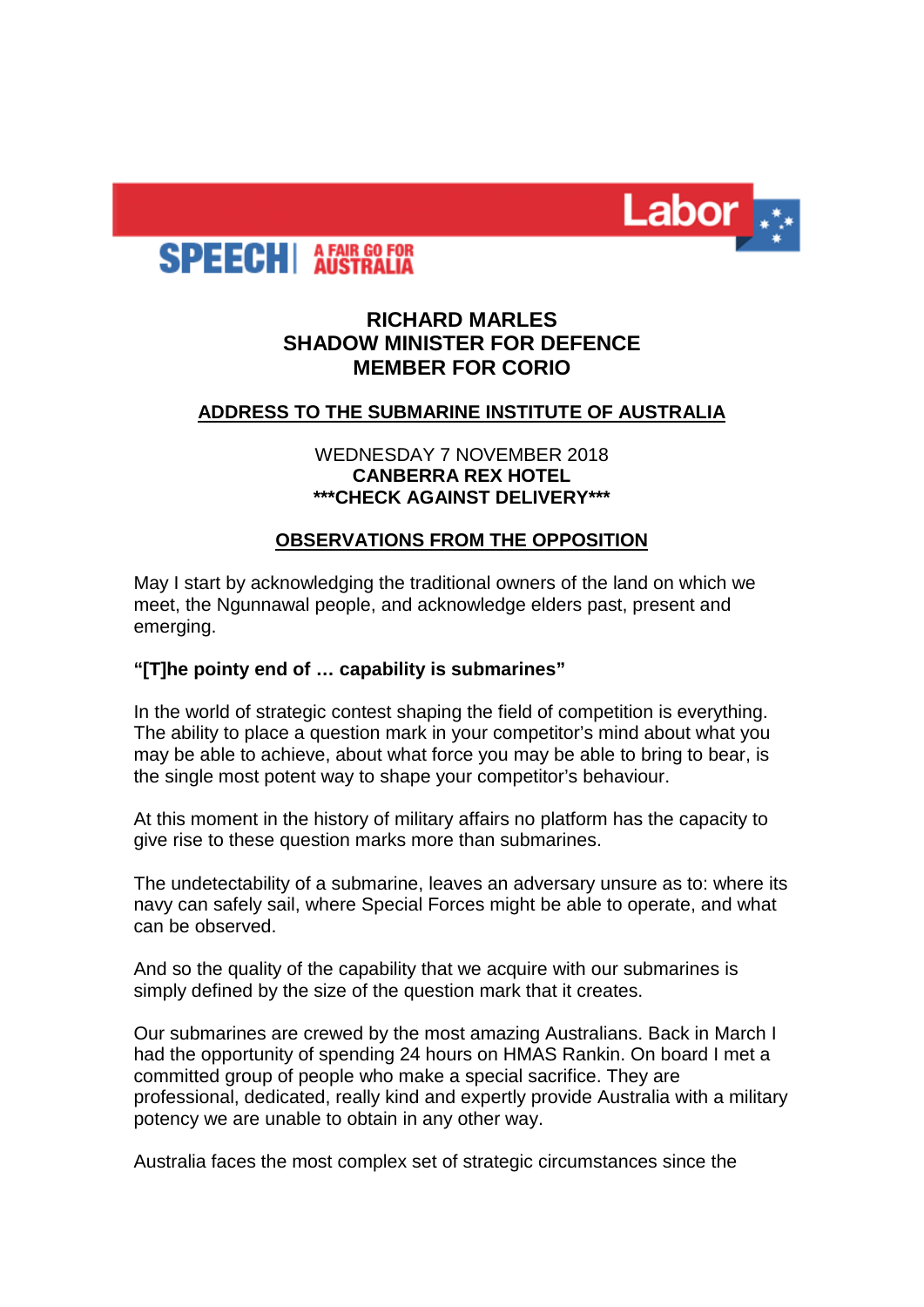Second World War. How our nation navigates these waters will determine the safety and prosperity of every Australian throughout this century.

While many decisions that we face are not obvious, one matter is very clear. The more we can build influence and shape affairs the more we are empowered. Central to this is a highly capable Australian Defence Force. And the pointy end of this capability is submarines.

At \$50 billion the Future Submarine is the most expensive procurement Australia has ever made in any context. But the defining way in which it will allow the Australian Defence Force to shape Australia's strategic circumstances makes this expense understandable.

That said, the size of the price tag also demands a corresponding acute attention to value for money.

And this means that every decision must be made carefully and be the subject of scrutiny. It means every question about the capability we are acquiring must be asked no matter how uncomfortable or politically awkward it feels.

We should not assume, for example, that the state of science which makes the submarine king in 2018 will always persist.

What define aircraft is speed. What define ships is size. But submarines are not fast. Even the largest are not that big. They are not maneuverable, nor comfortable, nor flexible.

What define submarines is stealth. And that is provided by the opaque nature of the sea.

Yet there are large numbers of scientists seeking to lift the veil of the sea. If they do the continued role of submarines becomes uncertain.

Given that the Future Submarine Program takes us out to the 2080s, this is just one example of how we need to be flexible enough in our thinking to comprehend the technological change which will inevitably have a huge impact on the role of submarines and the way they are used. This requires a constant grappling with hard issues and questions.

If any of us who have responsibility for this program now shirk the hard issues, the consequences will be profound and history will condemn us.

So if there is one message more than any other that I want to give you today it is that, given the chance, a Shorten Labor Government will take the responsibility of the Future Submarine Program very seriously.

**"[B]uilding … twelve long range submarines in South Australia"**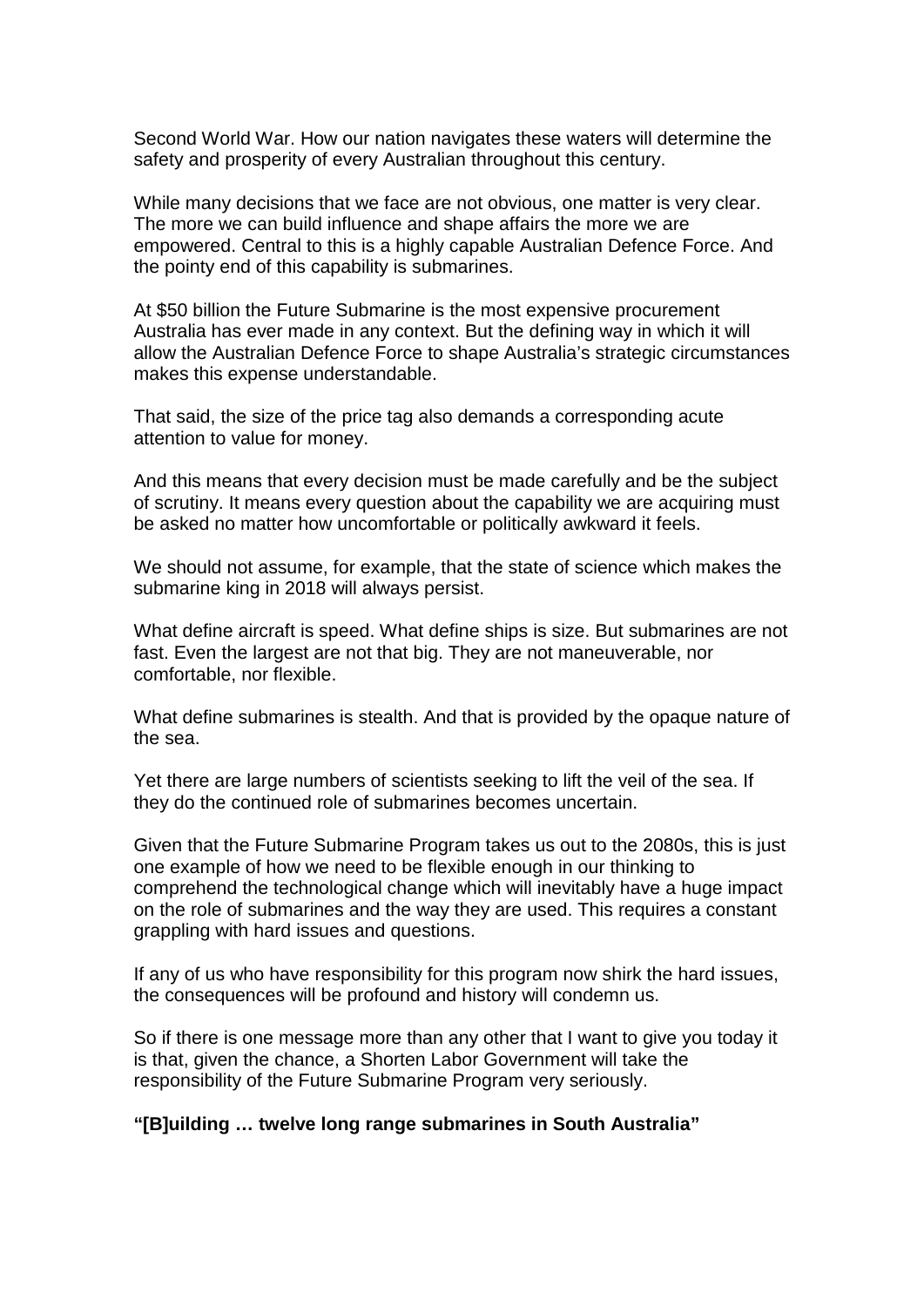Let me make it clear at the outset. A future Shorten Labor Government would be utterly committed to the building of twelve long range submarines in South Australia.

We acknowledge and support Naval Group building the submarines in the context of a new spirit of partnership between Australia and France which greatly increases the significance of our bilateral relationship.

A Shorten Labor Government would be committed to the building of an Australian defence industry founded on a proper strategic rationale and with high tech capability. The Future Submarine Program will be crucial in developing this industry and particularly in building technological capability within the Australian defence industrial base.

Accordingly, if we were to be successful at the next election, we will be committed to ensuring that the partnership with Naval Group and France gives rise to the biggest capability and technology transfer to Australian industry that is possible. This will be, in a defence industry context, priority number one.

In acquiring the Future Submarine it is imperative that no capability gap is created in the transition from the Collins Class submarine to the Future Submarine.

In thinking through the issue of preventing a capability gap arising attention must not only be given to the submarine itself, but also to the critical need to train the large number of extra submariners we will need for them. We need to have enough of them. And they need the time to properly be trained on the new platform.

All of these considerations demand a look at the life span of the Collins Class submarine to ensure we do not create a capability gap in submarines or submariners. If elected we would do that. But well before then we call on the Coalition Government to do this right now.

We also need to ensure that there is no capability gap between our Future Submarine and the submarines of our competitors. This question must be constantly monitored and interrogated throughout the life of the Future Submarine Program. And this must be done honestly and without fear or favour.

Circumstances will change. The Future Submarine Program must be adaptable.

#### **"[A] new class of submarine"**

While the Future Submarine is based upon the Barracuda SSN, it will be to a very large extent a new class of submarine.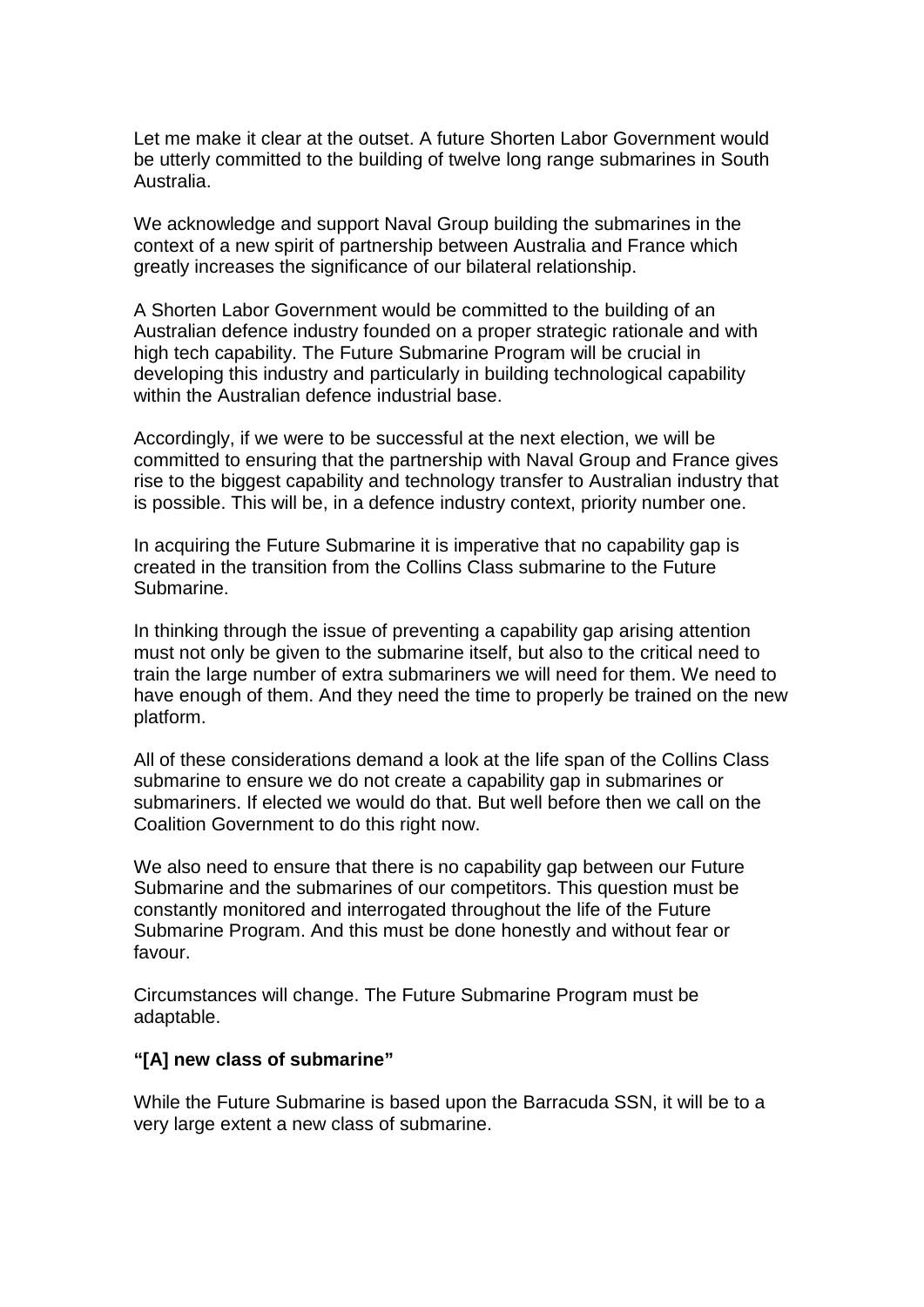It will be the biggest conventional submarine the world has seen. This carries with it lots of technological challenges.

It is inevitable that the Future Submarine will experience teething problems and Labor accepts that. This occurs with all new platforms as it did with Collins.

But whereas our political opponents seized on every technological issue with Collins to advance a short term political agenda, Labor will have a larger view.

The truth is that seen in the broadest context the building of the Collins Class submarine in Australia was a huge achievement of Australian industry and has delivered to our navy a first rate capability.

Labor can see the bigger picture. While thinking through and constantly contesting the strategic direction of the Future Submarine Program will be essential, short-term nitpicking harms Australia's national interest. We will not do this in respect of the Future Submarine and in this we will be different to and better than the conservatives.

We also acknowledge that of the three options that were part of the Competitive Evaluation Process all would have involved a new or substantially new design. Even a son of Collins would have been a very different submarine to what we have now.

So the teething costs associated with evolving our submarine capability are inevitable, and that's OK.

#### **"[A]n epic mistake"**

However, in being frank and honest about the Future Submarine Program it is important to identify where mistakes have been made.

And the decision by this Coalition Government back on 26 April 2016 to downselect to one designer for the Future Submarine was an epic mistake.

I say this without casting any aspersions on Naval Group. They are a great company that makes excellent submarines and will deliver a wonderful outcome for our nation.

But in the context of a 50,000 million dollar spend it makes no competitive sense at all that the Government did not contest a 340 million dollar design. One only needs to think of the competitive pressure this would have placed on the other 49,000 million dollars of expenditure to realize that this mistake will ultimately cost the Australian taxpayer billions.

This mistake is in the past and little can be done now without creating sovereign risk and delay which a Shorten Labor Government would not do. But every time contract negotiations struggle to conclude, every time we see a task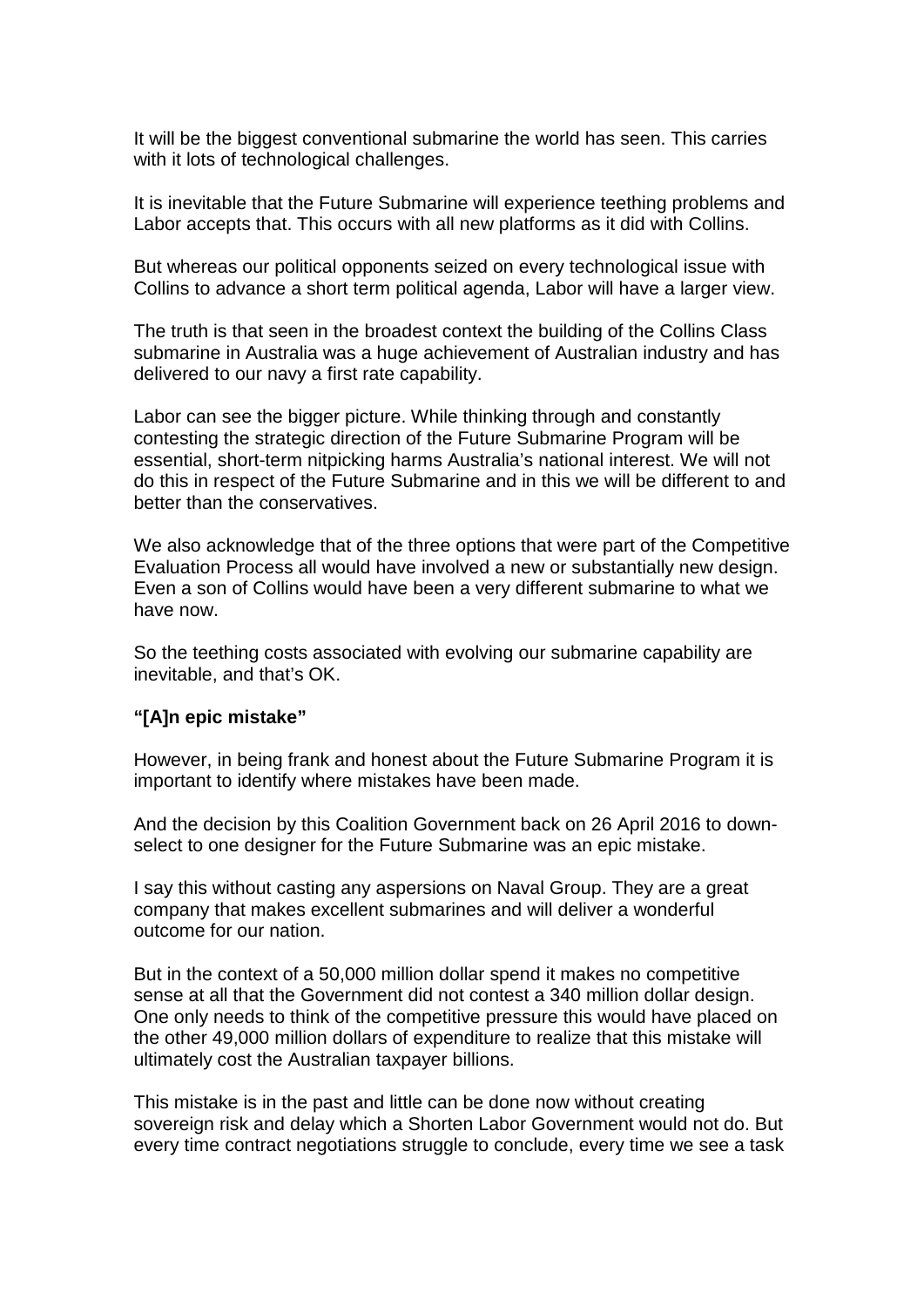not done in Australia which would have created an Australian job and built Australian industrial capacity, every time a piece of intellectual property is not transferred, don't blame the French or Naval Group who are simply pursuing their legitimate interests according to the bargaining power they hold.

Blame instead the Abbott/Turnbull/Morrison Government. First they told the Australian public that they didn't believe that Australian industry as represented by ASC had the capacity to build a canoe. Then they sought to have the Future Submarine built in Japan in order to close a Free Trade Agreement. Then they tossed the Program around their party room as part of an internal leadership brawl. And then in a desperate attempt to convince a rightfully skeptical public that the submarines would be built in Australia they felt the need to prematurely announce who the builder would be.

It is a tale of ineptitude in respect of the biggest and most important procurement in our history. And it has created a significant negative legacy that Australian governments will be wrestling with for decades to come.

# **"[S]obering reading"**

In May of this year, the Australian National Audit Office released its report into the Naval Shipbuilding program.

It made sobering reading.

Commenting on the new design of the Future Submarine, the report stated:

*The Future Submarine Program is highly developmental and does not conform to the Government's guiding principles on design maturity.* 

To a degree, given that any design of the Future Submarine would have been a new design, these same problems would have existed no matter which designer was ultimately chosen to build the Future Submarine. However, the identification of risk involved in building a new design submarine is valid.

The point is that in facing this risk, irrespective of its inevitability, we would want to deal with it from the greatest position of advantage possible. The way in which the procurement has unfolded under this Government has denied Australia this opportunity.

In respect of the handling of the entire Naval Shipbuilding program the report was even more blunt:

*Defence has advised the Government of its assessment that the naval construction programs carry high to extreme risk. Key risks relate to the delivery of expected capability, program cost, ability to meet program schedules, and management of the industrial base.*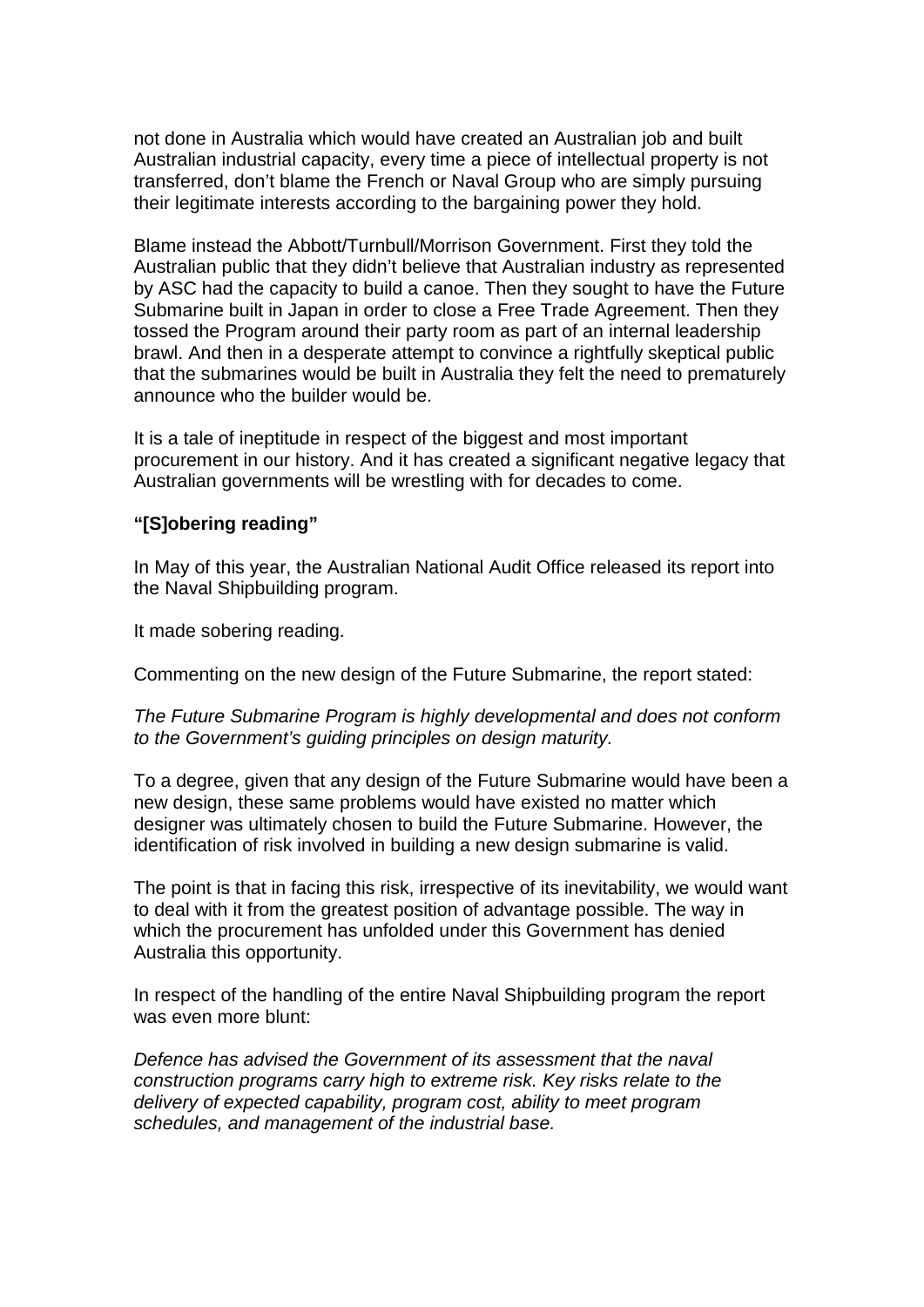The ANAO's phrase "*extreme risk*" is not lightly used. The giving of advice by the Department of Defence in these terms is frankly stunning. That the advice appears to have been shrugged off is astonishing.

A key obligation of any Government is to be a safe pair of hands when it comes to national security.

The record of the Abbott/Turnbull/Morrison Government over the past five years in relation to the submarine procurement in particular and the Naval Shipbuilding program in general does not suggest this obligation has been met.

#### **"Naval Group … is a fine company"**

In making these observations about the Coalition Government I want to be clear about Naval Group.

This is a fine company with an incredible track record of building submarines for France and countries around the world.

This time last year I visited Cherbourg and saw the facility where the Barracuda is being built and indeed saw the first one, Sufren, close to completion. This is also the place where the Future Submarine is being designed.

There are now about 40 Australian families living in Cherbourg associated with the Future Submarine program and their presence in the relatively small town is being felt in a very positive way.

It is impossible to leave with any other impression than Australia's Future Submarine Program is in the hands of a very expert company.

The way in which the local community has embraced its new Australian residents is a wonderful vignette of how this program is transforming the Australian-French bilateral relationship. I'm sure the same phenomenon will occur in Adelaide in reverse.

The blossoming of the bilateral relationship is a very significant dividend to France and Naval Group being our Future Submarine partners.

It is also important to say that while there are genuine criticisms about the way in which the Coalition Government has handled this procurement, at all points Naval Group has behaved honourably.

Naval Group is a highly capable submarine builder who will deliver to Australia a first rate submarine. This is clearly relevant in assessing the Government's handling of the procurement. But the weak position in which the Coalition Government has placed Australia in dealing with Naval Group has been utterly hopeless.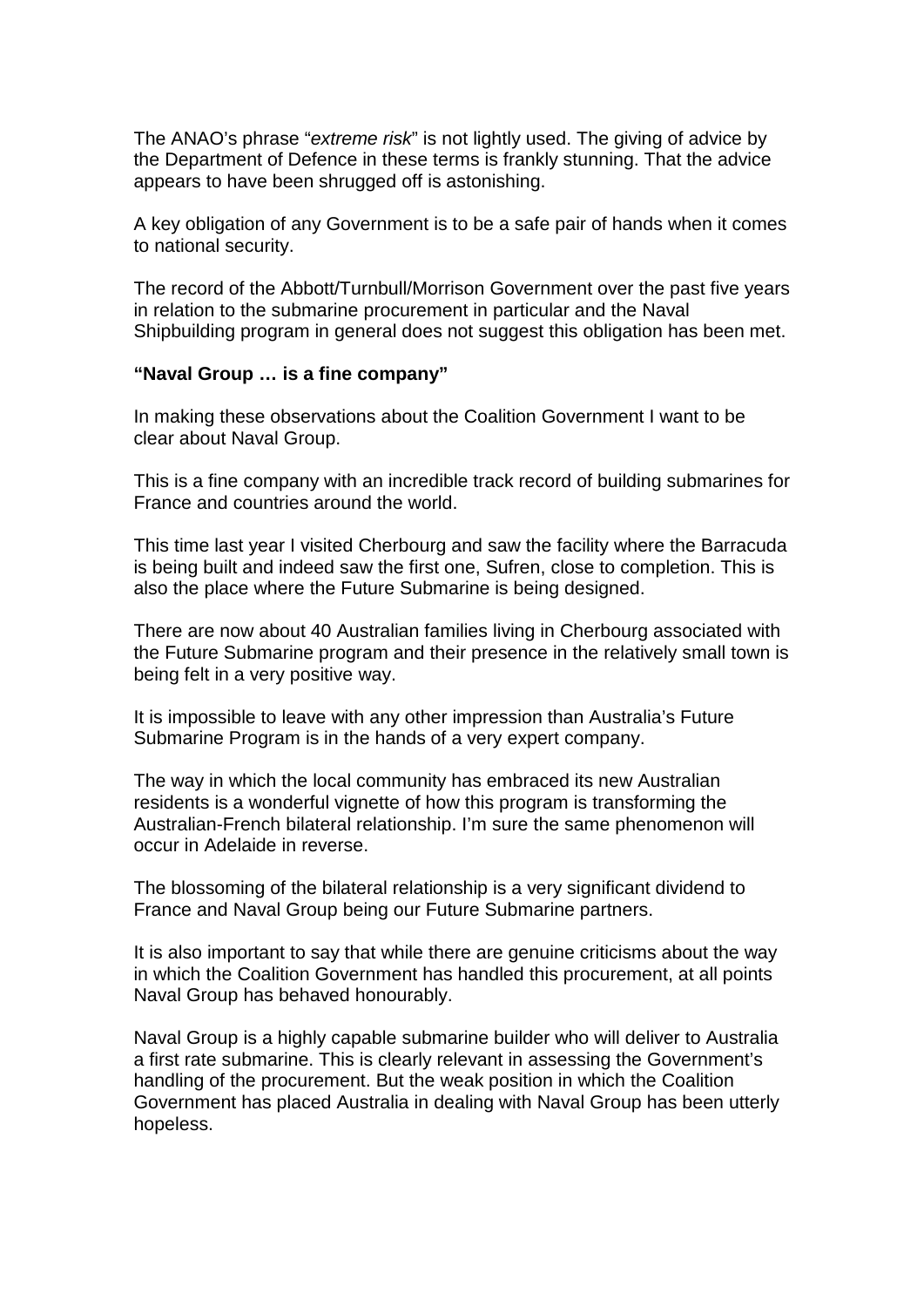This is not Naval Group's fault. But it is the Government's.

# **"Strategic Partnership Agreement"**

It is hardly surprising then that there has been a significant delay in the signing of the Strategic Partnership Agreement.

Back in April 2016 when the time line for the Future Submarine Program was first established it was envisaged that the Strategic Partnership Agreement would be completed by the end of 2017. By reference to that timeline this is now a year overdue.

The Strategic Partnership Agreement is not the final contract in respect of any aspect of the Future Submarine build. Rather it is the document that contains the guiding principles of what should be a genuine partnership between Australia, Naval Group, and ultimately France.

There is lots of gossip about what issues are in dispute and who's at fault for the delay. I don't know the answers to these questions and so I don't intend to comment.

Indeed Labor's response to the delay has been muted, both because we don't want to deal in rumour and because the national interest lies in these relationships being the best they can be without sniping from the side.

Suffice to say that whatever the reason, the delay is concerning and the sooner the Strategic Partnership Agreement is signed the better. I certainly hope it occurs this year.

### **"ASC … is a great national asset"**

A consequence of note which is playing out because the Strategic Partnership Agreement has not been signed is a bleeding of experience from ASC.

ASC, as the entity charged with maintaining the Collins Class submarines, is a great national asset.

At the heart of an idea of sovereign capability is the capacity to maintain and sustain the equipment our armed forces use. None is more complex than our submarines. As such ASC is central to Australia having sovereign capability in respect of our submarines and the critical strategic capability they bring to our nation.

Those working at ASC clearly have, in an Australian context, unique skills. It takes years to grow an experienced submarine engineer.

But right now the place ASC will have in the building or maintaining of the Future Submarine is completely unclear. And it's hard to see how that clarity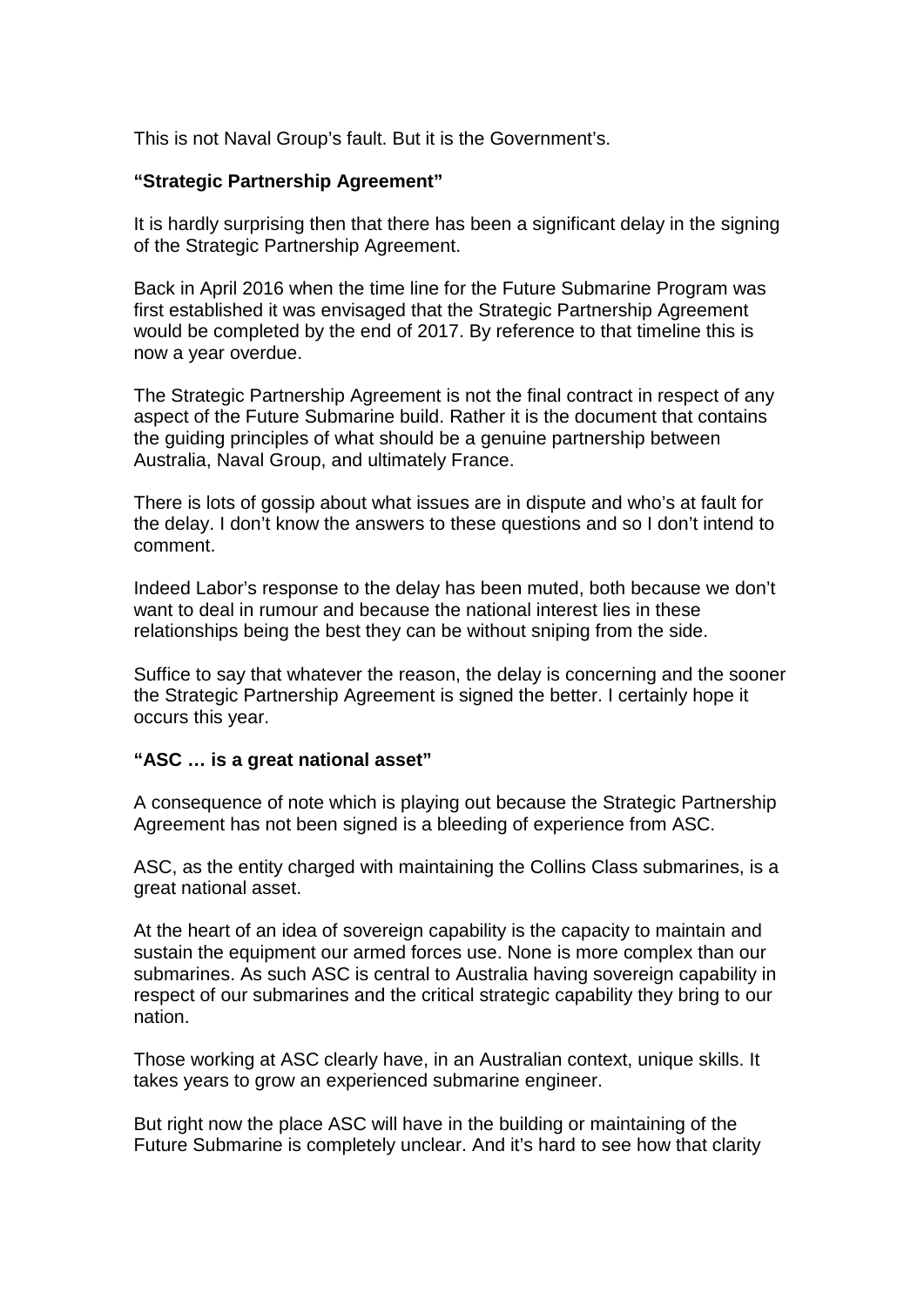can even begin to be provided so long as the Strategic Partnership Agreement remains unsigned.

In the meantime this uncertainty is leading to a significant number of personnel from ASC leaving and moving to Naval Group.

The Collins Class submarines will play a role for another two decades at least and we need to be able to maintain them. It matters that ASC retains the necessary expertise among its staff to carry this out.

So right now there is an urgent need for ASC, Naval Group, the Government and the relevant unions to sit down together and work through these workforce issues in a cooperative way.

This may be the single biggest issue associated with the Strategic Partnership Agreement not having been signed.

### **"[A] Shorten Labor Governmentwill not engage in sovereign risk"**

Having made these observations let me again be crystal clear: a Shorten Labor Government will not engage in sovereign risk.

If given the opportunity to govern we will accept the world on the terms that we find it. We are committed to the essence of the Integrated Investment Plan and will honour every aspect of it that has already been rolled out.

The bipartisan commitment to the renewal of Australia's military equipment and the 2% of GDP defence spend has been critical to this renewal occurring. The commitment is given sincerely and will be honoured.

That said, a Shorten Labor Government would actively manage the Future Submarine Program with a view to ensuring: that our capability needs are met as measured against our competitors, that the Program delivers value for money, and that the Program is genuinely leveraging the building of an Australian defence industry.

The Australian public would expect no less of us.

### **"[A] short moment"**

With this in mind if we are fortunate enough to win the next election a Shorten Labor Government would take a short moment to examine where the naval shipbuilding program is at. We would look at its progress as against the stated schedules. We would look at the cost projections. We would look at whether capability aspirations are likely to be met. We would look at how the Australian defence industry base is being developed as a result.

And then we would act accordingly.